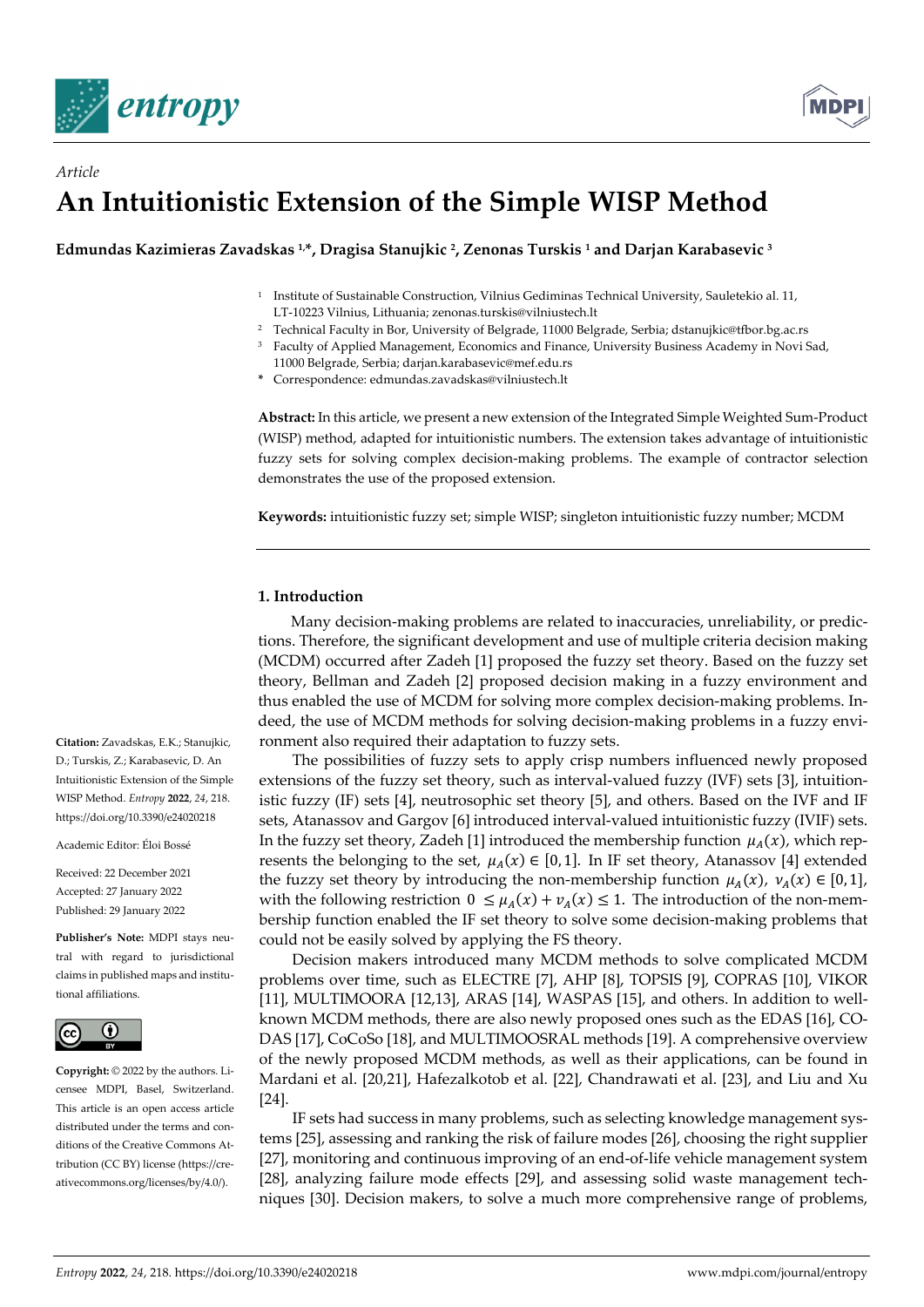proposed many extensions for almost all MCDM methods, such as TOPSIS [31,32], VIKOR [33], MULTIMOORA [34], and ARAS [35].

Decision makers have used the IVIF sets to assess reservoir flood control management [36], select the proper facility location [37], choose proper sustainable material [38], evaluate public transportation options [39], prioritize risks [40], rank choices of sustainable organizational development of companies [41], evaluate malicious code threats [42], and prioritize government roles in a merger and acquisition process [43]. Moreover, decision makers have used the IVIF sets to determine criteria weights [44–46]. Roszkowska et al. [47] also adopted the intuitionistic fuzzy TOPSIS for assessing social and economic phenomena. Similar to IFS, appropriate IVIF extensions are available for many MCDM methods, such as the COPRAS [48], WASPAS [36,49], ELECTRE [50], CODAS [37,38], TOPSIS [51,52], VIKOR [51], and CoCoSo [52] methods.

Stanujkic et al. [53] proposed the Integrated Simple Weighted Sum-Product (WISP) method. So far, there is no extension proposed for this method that allows its usage with IF sets, i.e., IF numbers.

Therefore, in this article, we suggest an extension of the WISP method, enabling IF numbers. The rest of the article is structured as follows. Section 2 explains the basic elements of IF sets. Section 3 presents the WISP method. Section 4 introduces an intuitionistic extension of the WISP method and proposes an IF-WISP method. Section 5 considers an example of contractor selection to illustrate the usage of the proposed extension. Section 6 compares the results obtained using the proposed approach and similar extensions of MCDM methods. The final section presents conclusions.

## **2. Preliminaries**

This section presents some basic elements of IF sets.

# *2.1. The Basic Elements of Intuitionistic Fuzzy Sets*

**Definition 1.** *Let X be the universe of discourse. The IF set I in X is as follows [4]:* 

$$
I = \{ x < \mu_I(x), \ \nu_I(x) > | x \in X \},\tag{1}
$$

where  $\mu_1(x)$  denotes the extent of the membership and  $\nu_1(x)$  denotes the extent of the non-mem*bership of the element x to the set I,*  $\mu_I(x)$ ,  $\nu_I(x)$   $X \to [0, 1]$ *, and*  $0 \leq \mu_I(x) + \nu_I(x) \leq 1$ *.* 

Membership and non-membership functions can have different shapes such as trapezoidal, triangular, Gaussian, or the less commonly used singleton.

**Definition 2.** *A singleton intuitionistic fuzzy (SIF) number*  $i = \langle t_i, f_i \rangle$ , shown in Figure 1, is *as follows:* 

$$
\mu_{I(x)} = \begin{cases} t_i & x = m \\ 0 & otherwise' \end{cases}
$$
 (2)

$$
\nu_{I(x)} = \begin{cases} f_i & x = m \\ 0 & otherwise' \end{cases}
$$
 (3)

*where*  $m \in \mathcal{R}$ .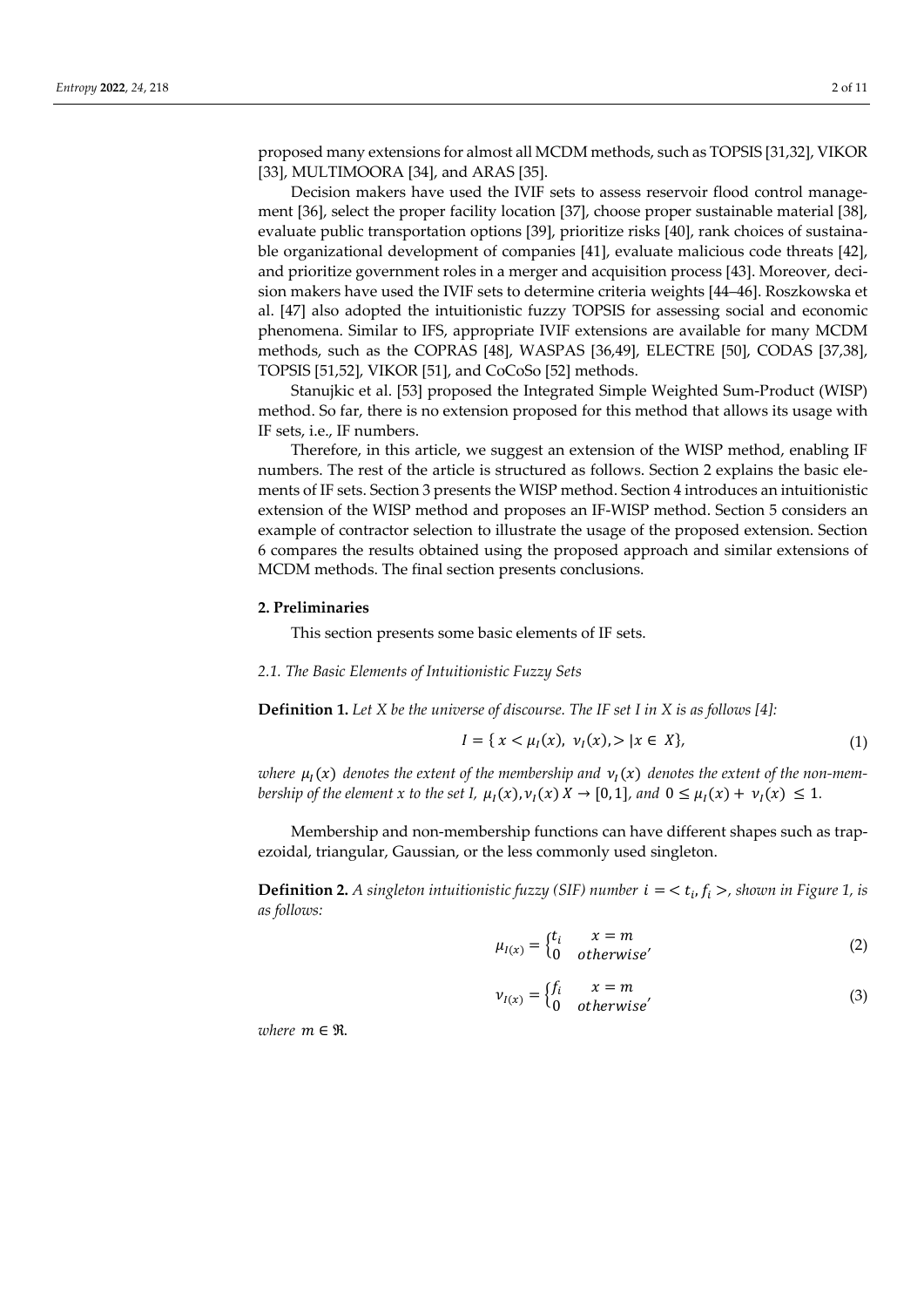

**Figure 1.** An SIF number.

**Definition 3.** Let  $i_1 = \langle t_1, f_1 \rangle$  and  $i_2 = \langle t_2, f_2 \rangle$  be two IF numbers and  $\lambda > 0$ . The basic *operations on IF numbers are as follows:* 

$$
i_1 + i_2 = , \tag{4}
$$

$$
i_1 \cdot i_2 =  \tag{5}
$$

$$
\lambda \cdot i_1 = 1 - (1 - t_1)^{\lambda}, \ f_1^{\lambda} >,
$$
\n(6)

$$
i_1^{\lambda} = < t_1^{\lambda}, 1 - (1 - f_1)^{\lambda} >. \tag{7}
$$

**Definition 4.** Let  $i = \langle t_i, f_i \rangle$  be an IF number. The score function  $s_{(i)}$  of i is as follows [54]:

$$
s_{(i)} = t_i - f_i,\tag{8}
$$

*where*  $s_{(i)} \in [1, -1]$ *.* 

**Definition 5.** Let  $I_i = \langle t_i, f_i \rangle$  be a collection of n SIF numbers. The intuitionistic fuzzy *weighted arithmetic mean (IFWA) operator of Ij is as follows [55]:* 

$$
IFWA_{(I_j)} = \sum_{j=1}^{n} I_j w_j = (1 - \prod_{j=1}^{n} (1 - t_j)^{w_j}, \prod_{j=1}^{n} f_j^{w_j}).
$$
\n(9)

*where w<sub>i</sub>* denotes the weight of element j of the collection  $A_j$ ,  $w_j \in [0, 1]$ , and  $\sum_{j=1}^n w_j = 1$ .

**Definition 6.** Let  $I_j = \langle t_j, f_j \rangle$  be a collection of n SIF numbers. The intuitionistic fuzzy *weighted geometric (IFWG) operator of Ij is as follows [55]:* 

$$
IFWG_{(I_j)} = \prod_{j=1}^n A_j^{w_j} = (\prod_{j=1}^n t_j^{w_j}, 1 - \prod_{j=1}^n (1 - f_j)^{w_j}).
$$
\n(10)

*where w<sub>i</sub>* denotes the weight of element j of the collection  $A_j$ ,  $w_j \in [0,1]$  and  $\sum_{j=1}^n w_j = 1$ .

#### *2.2. Deintuitionistification*

At some stage in the MCDM process, it is necessary to transform the IF number into a crisp value. Decision makers can perform such a transformation using Equation (8). However, to perform a different analysis and consider different scenarios, a new approach for deintuitionistification, based on Equation (8), is proposed, as follows:

$$
s_{(i)}^{\lambda} = \lambda t_i - (1 - \lambda) f_i, \qquad (11)
$$

where  $\lambda$  represents coefficients, and  $\lambda \in (0, 1)$ .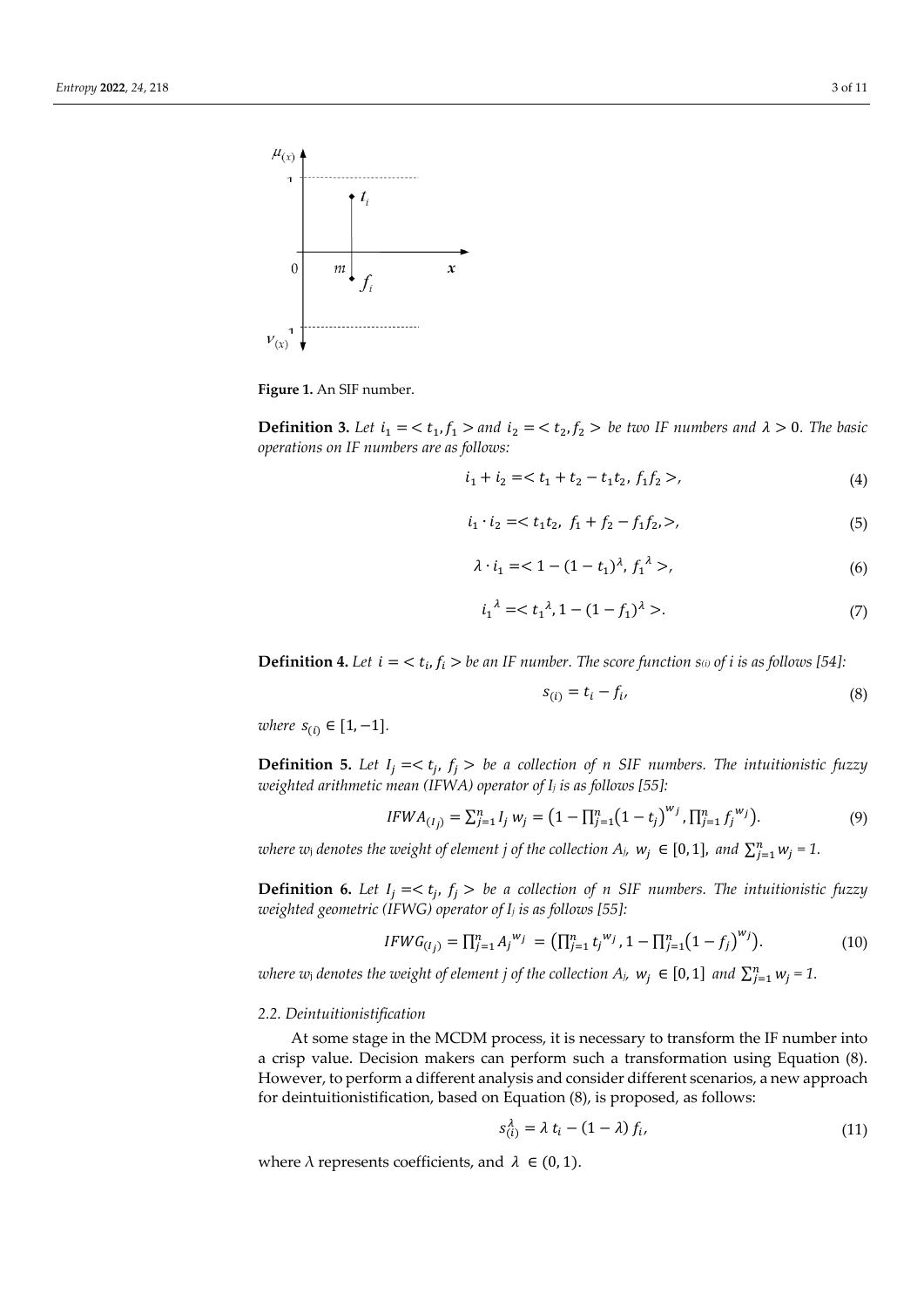## **3. The Simple Weighted Sum-Product Method**

The procedure of the WISP method for a decision-making problem involving m alternatives that are evaluated based on n criteria is systemic procedure, the steps of which are as follows:

Step 1. Form a decision-making matrix and determine criteria weights.

Step 2. Construct a normalized decision-making matrix as follows:

$$
r_{ij} = \frac{x_{ij}}{\max_i x_{ij}}\tag{12}
$$

where  $r_{ij}$  denotes a dimensionless number representing normalized alternative i regarding criterion j.

Step 3. Calculate the values of four indicators, as follows:

$$
u_i^{sd} = \sum_{j \in \Omega_{\text{max}}} r_{ij} w_j - \sum_{j \in \Omega_{\text{min}}} r_{ij} w_j,
$$
\n(13)

$$
u_i^{pd} = \prod_{j \in \Omega_{\text{max}}} r_{ij} w_j - \prod_{j \in \Omega_{\text{min}}} r_{ij} w_j,
$$
\n(14)

$$
u_i^{sr} = \frac{\sum_{j \in \Omega_{\text{max}} r_{ij} w_j}}{\sum_{j \in \Omega_{\text{min}} r_{ij} w_j}} \text{ and } \tag{15}
$$

$$
u_i^{pr} = \frac{\Pi_{j \in \Omega_{\text{max}} r_{ij} w_j}}{\Pi_{j \in \Omega_{\text{min}} r_{ij} w_j'}}\tag{16}
$$

where  $u_i^{sd}$  and  $u_i^{pd}$  denote differences between the weighted sum and weighted product of normalized ratings of alternative i, respectively, and  $\Omega_{\text{max}}$  and  $\Omega_{\text{min}}$  denote sets of maximization and minimization criteria, respectively. Similar to the previous one, ust and  $u_i^{pr}$  denote ratios between the weighted sum and weighted product of normalized ratings of alternative i, respectively.

Step 4. Recalculate values of four indicators, as follows:

$$
\bar{u}_i^{sd} = \frac{1 + u_i^{sd}}{1 + \max_i u_i^{sd}}\tag{17}
$$

$$
\overline{u}_i^{pd} = \frac{1 + u_i^{pd}}{1 + \max_i u_i^{pd}}
$$
\n<sup>(18)</sup>

$$
\overline{u}_i^{sr} = \frac{1 + u_i^{sr}}{1 + \max_i u_i^{sr}}, \text{ and} \tag{19}
$$

$$
\bar{u}_i^{pr} = \frac{1 + u_i^{pr}}{1 + \max_i u_i^{pr}}\tag{20}
$$

where  $\bar{u}_i^{sd}$ ,  $\bar{u}_i^{pd}$ ,  $\bar{u}_i^{sr}$ , and  $\bar{u}_i^{pr}$  denote recalculated values of  $u_i^{sd}$ ,  $u_i^{pd}$ ,  $u_i^{sr}$ , and  $u_i^{pr}$ .

Step 5. Determine the overall utility  $u_i$  of the considered alternative as follows:

$$
u_i = \frac{1}{4} (\bar{u}_i^{sd} + \bar{u}_i^{pd} + \bar{u}_i^{sr} + \bar{u}_i^{pr}).
$$
 (21)

Step 6. Rank the alternatives and select the most suitable one. In this approach, the alternative with the highest value of *ui* is the most preferable.

The authors of the WISP method initially proposed using it to solve decision-making problems that contain both benefit- and cost-type criteria. However, the WISP method can also solve MCDM problems that contain only beneficial or only non-beneficial criteria, but in these cases, Equations (15) and (16) must be modified as follows:

$$
u_i^{sr} = \sum_{j \in \Omega_{\text{max}}} r_{ij} w_j, \text{ and}
$$
 (22)

$$
u_i^{pr} = \prod_{j \in \Omega_{\text{max}}} r_{ij} w_j, \tag{23}
$$

when  $\Omega_{\text{min}} = \emptyset$ , that is: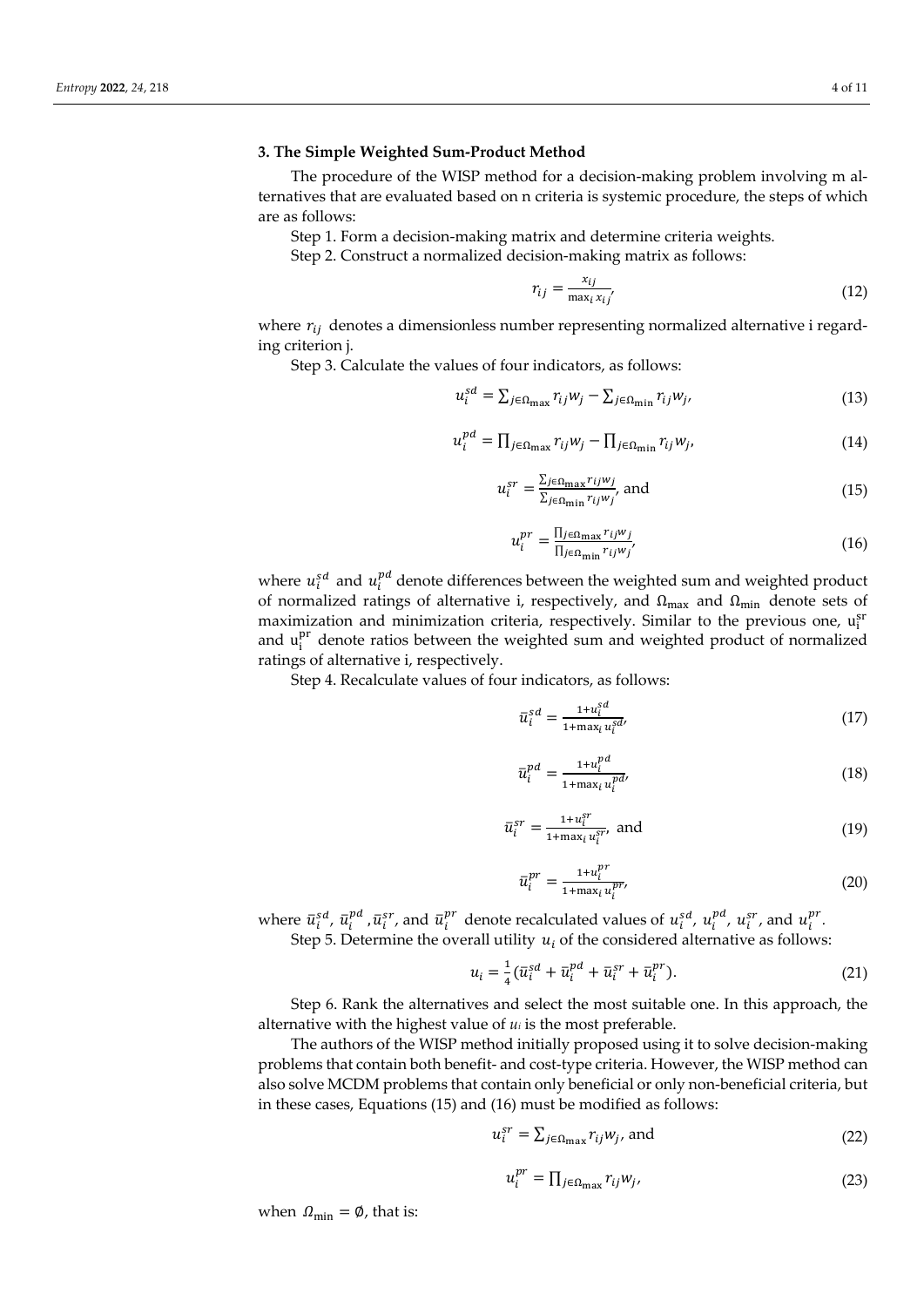$$
u_i^{sr} = \frac{1}{\sum_{j \in \Omega_{\min} r_{ij} w_j}} \text{ and,}
$$
 (24)

$$
u_i^{pr} = \frac{1}{\prod_{j \in \Omega_{\text{min}} r_{ij} w_j'}}\tag{25}
$$

when  $\Omega_{\text{max}} = \emptyset$ .

#### **4. An Intuitionistic Extension of the WISP Method**

To enable using the IFWG operator in the proposed IF extension of the WISP (IF-WISP) method, Equations (14) and (16), in the computational procedure of the standard WISP method, should be modified as follows:

$$
u_i^{pd} = \prod_{j \in \Omega_{\text{max}}} r_{ij}^{w_j} - \prod_{j \in \Omega_{\text{min}}} r_{ij}^{w_j},\tag{26}
$$

$$
u_i^{pr} = \frac{\Pi_{j \in \Omega_{\text{max}} r_{ij}^{w_j}}}{\Pi_{j \in \Omega_{\text{min}} r_{ij}^{w_j'}}}
$$
(27)

After that, decision makers use the procedure of the IF-WISP method presented in the following steps:

Step 1. Construct an initial decision-making matrix. In this step, decision makers create an initial decision-making matrix that expresses the ratings of alternatives using IF numbers.

Step 2. Determine criteria weights. In this step, the criteria weights can be determined using any MCDM method primarily intended for determining the criteria weights, such as the AHP method [8], the SWARA method [56], or the Best-Worst method [57].

Step 3. Calculate the sum and product of the weighted intuitionistic ratings of each alternative for the maximization and minimization criteria, using Equations (9) and (10), as follows:

$$
S_i^+ = \langle 1 - \prod_{j \in \Omega_{\text{max}}} \left( 1 - t_j \right)^{w_j}, \, \, \prod_{j \in \Omega_{\text{max}}} f_j^{w_j} \rangle,\tag{28}
$$

$$
S_i^- = \langle 1 - \prod_{j \in \Omega_{\text{min}}} (1 - t_j)^{w_j}, \quad \prod_{j \in \Omega_{\text{min}}} f_j^{w_j} \rangle, \tag{29}
$$

$$
P_i^+ = \langle \prod_{j \in \Omega_{\text{max}}} t_j^{w_j}, 1 - \prod_{j \in \Omega_{\text{max}}} (1 - f_j)^{w_j} \rangle, \tag{30}
$$

$$
P_i^- = \langle \prod_{j \in \Omega_{\min}} t_j^{w_j}, \ 1 - \prod_{j \in \Omega_{\min}} (1 - f_j)^{w_j} \rangle, \tag{31}
$$

where  $S_i^{\text{max}} = \langle t_i, f_i \rangle$  and  $S_i^{\text{min}} = \langle t_i, f_i \rangle$  denote the sum of the weighted intuitionistic rating of alternative *i*, achieved based on maximization and minimization criteria, respectively, and  $P_i^{max} = \langle t_i, f_i \rangle$  and  $P_i^{min} = \langle t_i, f_i \rangle$  denote the product of the weighted intuitionistic ratings of alternative *i*, achieved based on maximization and minimization criteria, respectively.

Step 4. Deintuitionistification. The subtraction and division operations required for determining utility measures used in the WISP method are not primarily defined for IF set and IF numbers. Therefore,  $S_i^+$ ,  $S_i^-$ ,  $P_i^+$ , and  $P_i^-$ , should be transformed into crisp values using Equation (8) or Equation (11).

Step 5. Calculate the values of four indicators,  $u_i^{sd}$ ,  $u_i^{pd}$ ,  $u_i^{sr}$ , and  $u_i^{pr}$ , as follows:

$$
u_i^{sd} = S_i^+ - S_i^-, \tag{32}
$$

$$
u_i^{pd} = P_i^+ - P_i^-, \tag{33}
$$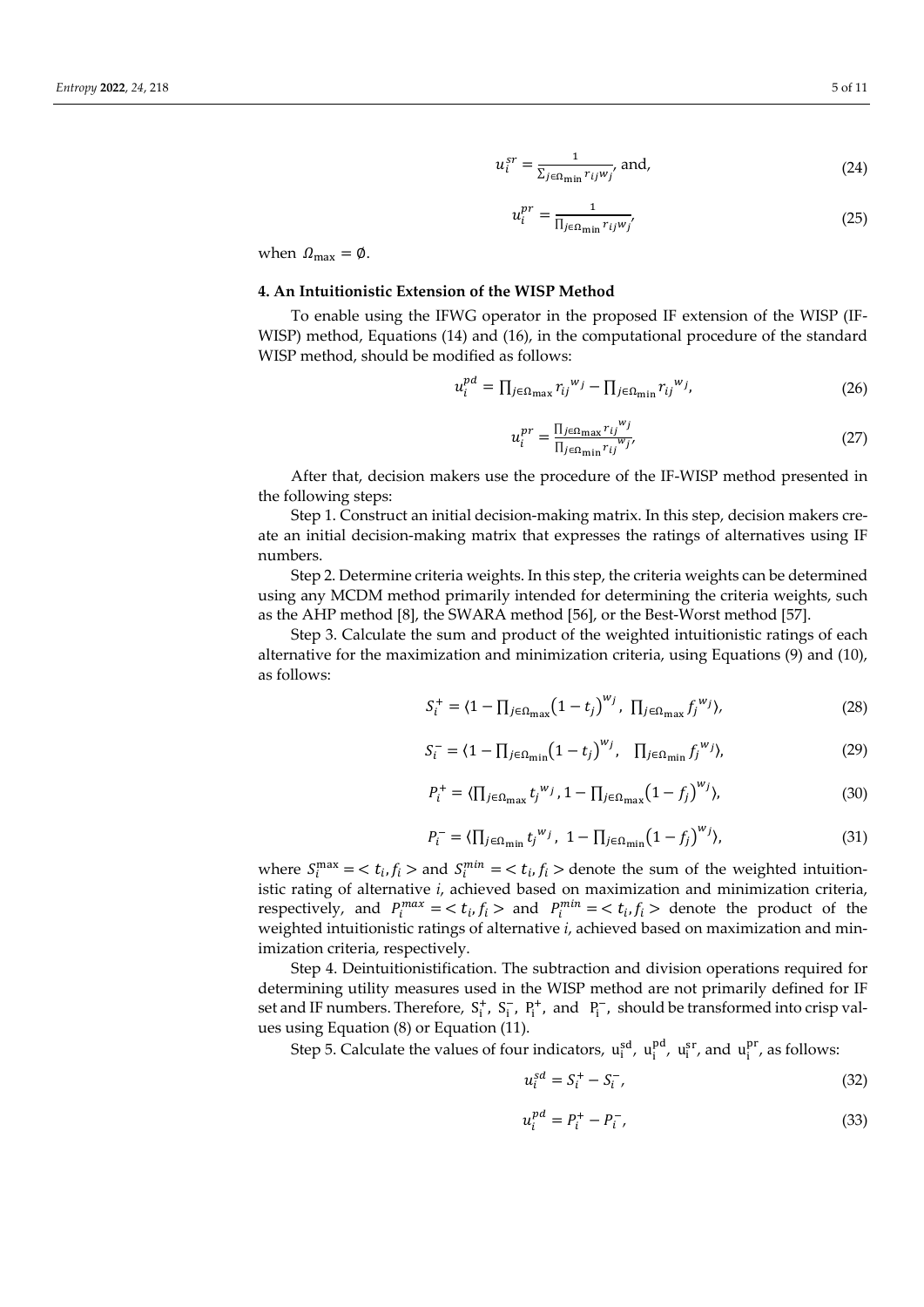$$
u_i^{sr} = \begin{cases} \frac{s_i^+}{s_i} & when \ \Omega_{\text{max}} \neq \emptyset \ \wedge \Omega_{\text{max}} \neq \emptyset \\ S_i^+ & when \ \Omega_{\text{min}} = \emptyset \\ \frac{1}{s_i^-} & when \ \Omega_{\text{max}} = \emptyset \end{cases}
$$
, and (34)

$$
u_i^{pr} = \begin{cases} \frac{P_i^+}{P_i^-} & when \ \Omega_{\text{max}} \neq \emptyset \ \wedge \Omega_{\text{max}} \neq \emptyset \\ P_i^+ & when \ \Omega_{\text{min}} = \emptyset \\ \frac{1}{P_i^-} & when \ \Omega_{\text{max}} = \emptyset \end{cases} \tag{35}
$$

Step 6. Recalculate values of four indicators, as follows:

$$
\bar{u}_i^{sd} = \frac{1 + u_i^{sd}}{1 + \max_i u_i^{sd}}\tag{36}
$$

$$
\bar{u}_i^{pd} = \frac{1 + u_i^{pd}}{1 + \max_i u_i^{pd}}
$$
\n
$$
(37)
$$

$$
\bar{u}_i^{sr} = \frac{1 + u_i^{sr}}{1 + \max_i u_i^{sr}}, \text{ and}
$$
\n(38)

$$
\bar{u}_i^{pr} = \frac{1 + u_i^{pr}}{1 + \max_i u_i^{pr}}\tag{39}
$$

where  $\bar{u}_i^{sd}$ ,  $\bar{u}_i^{pd}$ ,  $\bar{u}_i^{sr}$ , and  $\bar{u}_i^{pr}$  denote recalculated values of  $u_i^{sd}$ ,  $u_i^{pd}$ ,  $u_i^{sr}$ , and  $u_i^{pr}$ . Step 5. Determine the overall utility  $u_i$  of each alternative as follows:

$$
u_i = \frac{1}{4} (\bar{u}_i^{sd} + \bar{u}_i^{pd} + \bar{u}_i^{sr} + \bar{u}_i^{pr}).
$$
\n(40)

Step 6. Rank the alternatives and select the most suitable one. Decision makers rank the alternatives in descending order and select the best with the highest *ui*.

## **5. A Numerical Example**

In this section, we discuss the application of the proposed extension of the WISP method on the example of contractor selection.

Based on the example discussed in Turskis and Zavadskas [58], in this case, the evaluation of four contractors was performed based on the following criteria: production specifications (*C*1), financial position (*C*2), standards and relevant certificates (*C*3), commercial strength (*C*4), performance (*C*5), and delivery price (*C*6).

Table 1 shows an initial intuitionistic decision-making matrix.

|              | C <sub>1</sub> | C2         | $\mathbb{C}_3$ | C <sub>4</sub> | $C_5$      | $C_{6}$           |
|--------------|----------------|------------|----------------|----------------|------------|-------------------|
| $w_i$        | 0.210          | 0.137      | 0.137          | 0.131          | 0.175      | 0.210             |
| Optimization | max            | max        | max            | max            | max        | min               |
| $A_1$        | < 0.9.01       | < 0.7, 0.0 | <0.9, 0.0>     | <1.0, 0.1>     | <1.0, 0.0> | <1.0.0.1>         |
| A2           | $< 0.9$ , 0.1> | < 0.8, 0.1 | <1.0, 0.1>     | <0.9, 0.0>     | < 0.8, 0.0 | $< 0.9$ , 0.1>    |
| $A_3$        | $< 0.7.0$ .    | <1.0, 0.0> | <1.0, 0.0>     | <1.0, 0.0>     | < 0.9, 1.0 | $< 0.9$ , 0.0 $>$ |
| A4           | < 0.8, 0.0     | < 0.8, 0.1 | <0.9, 0.1>     | <1.0, 0.0>     | <1.0.0.0>  | <1.0.0.2>         |

Table 1 also shows the criteria weights and optimization directions.

Table 2 shows the weighted intuitionistic ratings of the maximization and minimization criteria for considered alternatives.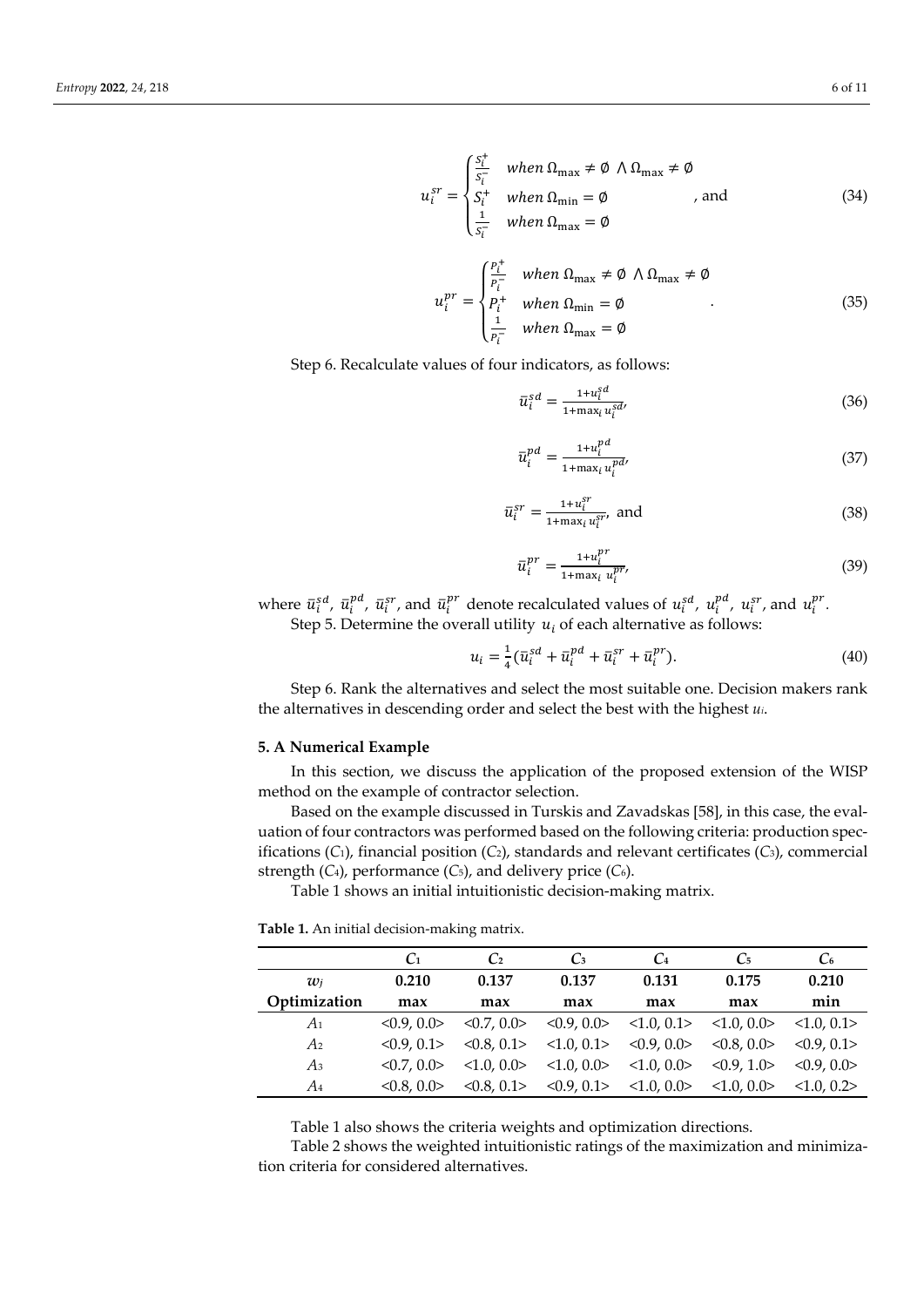|    | $S_i^+$      | $\mathbf{S}_i$ | $\bm{p}$ +   | P:           |
|----|--------------|----------------|--------------|--------------|
| A1 | < 0.08, 0.00 | < 0.00, 0.62   | < 0.92, 1.00 | < 1.00, 0.38 |
| A2 | < 0.10, 0.00 | < 0.02, 0.62   | < 0.90, 1.00 | < 0.98, 0.38 |
| Аз | <0.09, 0.00> | < 0.02, 0.00   | < 0.91, 1.00 | < 0.98, 1.00 |
| A4 | <0.09, 0.00> | < 0.00, 0.71   | < 0.91, 1.00 | <1.00, 0.29> |

**Table 2.** Sums and products of weighted intuitionistic ratings of alternatives.

Table 3 shows crisp sums and products of the weighted intuitionistic ratings. In this case, decision makers used Equation (8) to deintuitionistificate, i.e., transform IF numbers into crisp values, but they can also use Equation (11).

|    | $S_i^+$ | $S_i^-$ | $P_i^+$ |         | $u_i^{sd}$ | $u_i^{pd}$ | $u_i^{sr}$ | $u_i^{pr}$ |
|----|---------|---------|---------|---------|------------|------------|------------|------------|
| A1 | 0.08    | $-0.62$ | $-0.08$ | 0.62    | 0.70       | $-0.70$    | $-0.13$    | $-0.13$    |
| A2 | 0.10    | $-0.59$ | $-0.10$ | 0.59    | 0.69       | $-0.69$    | $-0.17$    | $-0.17$    |
| Аз | 0.09    | 0.02    | $-0.09$ | $-0.02$ | 0.07       | $-0.07$    | 4.07       | 4.07       |
| A4 | 0.09    | $-0.71$ | $-0.09$ | 0.71    | 0.80       | $-0.80$    | $-0.12$    | –0.12      |

**Table 3.** Crisp values of sums and products of weighted intuitionistic ratings.

Table 3 shows the values of four utility measures,  $u_i^{sd}$ ,  $u_i^{pd}$ ,  $u_i^{sr}$ , and  $u_i^{pr}$ , calculated using Equations (31)–(34).

Table 4 shows the recalculated values of four utility measures,  $\bar{u}_i^{sd}$ ,  $\bar{u}_i^{pd}$ ,  $\bar{u}_i^{sr}$ , and  $\bar{u}_i^{pr}$ , calculated using Equations (36)–(39), as well as the overall utility measures, calculated using Equation (40).

**Table 4.** The recalculated values of four utility measures, overall utility measures, and ranking order of alternatives.

|                | $\overline{u}_{i}^{sd}$ | $\overline{u}^{pd}$ | $\overline{u}_{i}^{sr}$ | $\overline{u}_{i}^{pr}$ | $\boldsymbol{u_i}$ | Rank |
|----------------|-------------------------|---------------------|-------------------------|-------------------------|--------------------|------|
| A <sub>1</sub> | 0.94                    | 0.32                | 0.17                    | 0.17                    | 0.402              |      |
| A2             | 0.94                    | 0.33                | 0.16                    | 0.16                    | 0.399              |      |
| Аз             | 0.59                    | $1.00\,$            | 1.00                    | 1.00                    | 0.898              |      |
| A4             | 1.00                    | 0.21                | 0.17                    | 0.17                    | 0.390              |      |

As can be concluded from Table 4, the alternative denoted as *A*3 is the most appropriate alternative.

In addition to selecting the most appropriate alternative, the IF-WISP method allows analysis of the impact of membership and non-membership functions on the overall utility measures, using Equation (11). Table 5 and Figure 2 show the values of overall utility measures and ranks of alternatives for several selected values of the coefficient *λ*.

**Table 5.** The overall utility measures and ranking order of alternatives for different values of *λ.*

|                |                    | 0.01 |                    | 0.25 |                    | 0.5  |                    | 0.75 | 0.999              |      |
|----------------|--------------------|------|--------------------|------|--------------------|------|--------------------|------|--------------------|------|
|                | $\boldsymbol{u}_i$ | Rank | $\boldsymbol{u}_i$ | Rank | $\boldsymbol{u}_i$ | Rank | $\boldsymbol{u}_i$ | Rank | $\boldsymbol{u}_i$ | Rank |
| $A_1$          | 0.581              | 3    | 0.666              |      | 0.494              |      | 0.700              |      | $-5.021$           |      |
| A <sub>2</sub> | 0.581              | 3    | 0.638              | 3    | 0.491              | 3    | 0.693              |      | 0.993              |      |
| Аз             | 0.755              |      | 0.697              |      | 0.934              |      | 0.961              |      | 0.967              |      |
| A4             | 0.622              |      | 0.175              | 4    | 0.491              | 3    | 0.696              | 3    | $-4.596$           |      |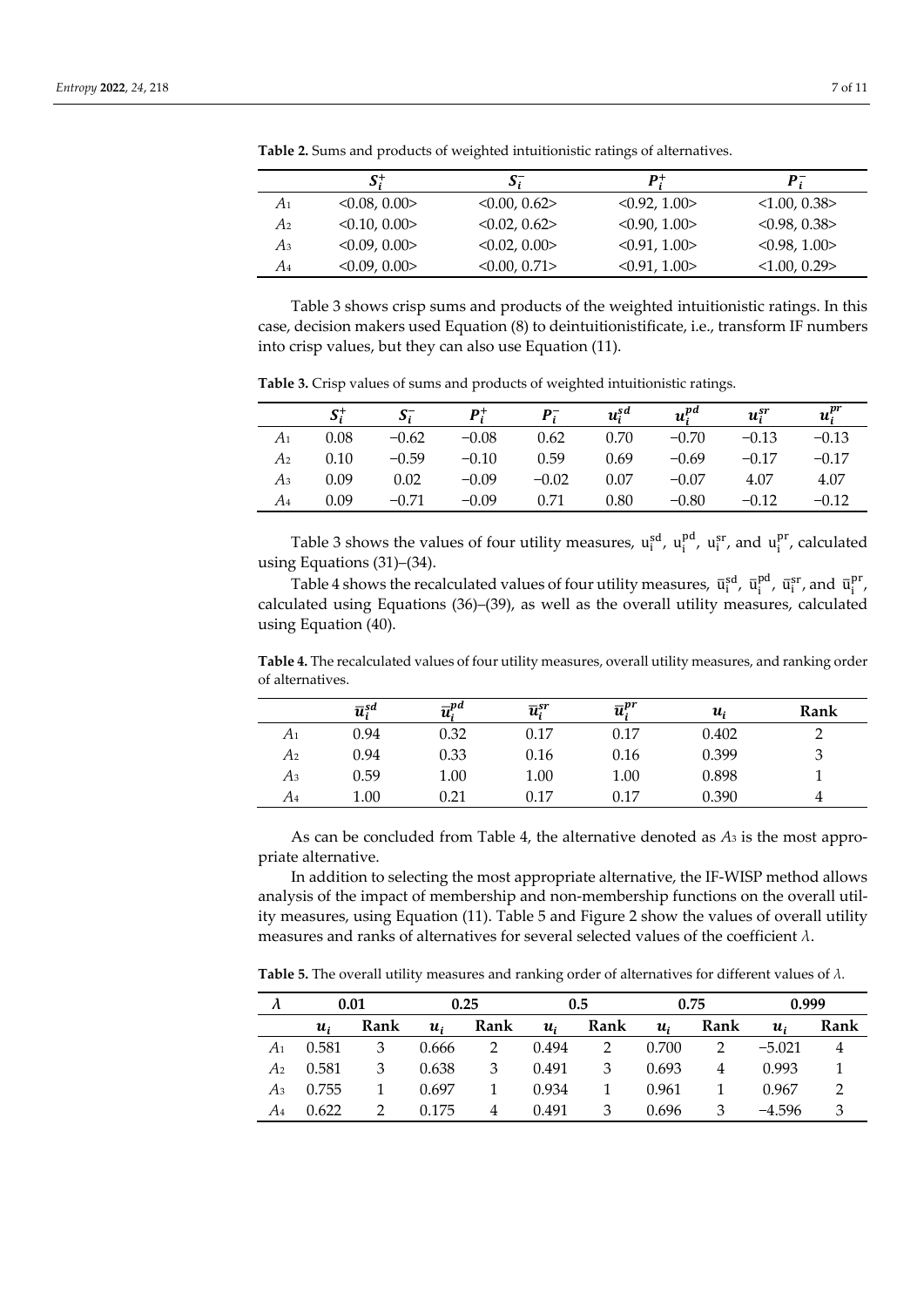

**Figure 2.** The ranking order of alternatives for different values of *λ.* 

Based on the above, it is evident that the proposed IF-WISP extension decision makers can analyze different scenarios, thus making better use of the benefits that IF set theory provides for solving complex decision-making problems.

# **6. A Comparison of the Proposed Extension with Similar Extensions of Some MCDM Methods**

In this section, we present tests of the proposed extension of the WISP method. We compared the obtained ranking results using the proposed extension with the results obtained using the neutrosophic WASPAS, CoCoSo, and SAW methods.

The authors chose the example discussed by Stanujkic et al. [59] to compare the ranking results. This example evaluated three alternatives based on four beneficial criteria: environment (*En*), content (*Co*), graphics (*Gr*), and authority (*Au*). Table 6 shows the ratings of the alternatives according to the evaluation criteria and the weights of the criteria.

|              | C <sub>1</sub> | C <sub>2</sub>       | $C_3$          | $\mathcal{C}_4$ |
|--------------|----------------|----------------------|----------------|-----------------|
|              | En             | Co                   | Gr             | Au              |
| $w_i$        | 0.28           | 0.25                 | 0.24           | 0.23            |
| Optimization | max            | max                  | max            | max             |
| A1           | < 0.742, 0.125 | <0.625, 0.375>       | < 0.590, 0.250 | < 0.375, 0.250  |
| A2           | < 0.595, 0.327 | $<$ 0.750, 0.158 $>$ | < 0.590, 0.125 | < 0.500, 0.250  |
| Аз           | <0.717, 0.155> | < 0.500, 0.125       | < 0.586, 0.327 | < 0.339, 0.176  |

**Table 6.** The ratings of alternatives and criteria weights.

Table 7 shows the ratings and ranking orders of alternatives obtained using intuitionistic extensions of the WASPAS, CoCoSo, SAW, and WISP methods.

**Table 7.** The overall utility measures and ranking order of alternatives obtained using intuitionistic extensions of some MCDM methods.

|    | <b>WASPAS</b> | Rank | CoCoSo | Rank | <b>SAW</b> | Rank | <b>WISP</b> | Rank |
|----|---------------|------|--------|------|------------|------|-------------|------|
| A1 | 0.325         |      | 1.884  | 3    | 0.380      | 3    | 0.963       | -3   |
| A2 | 0.300         |      | 2.164  |      | 0.419      |      | 1.000       |      |
| Аз | 0.323         |      | 1.902  |      | 0.381      |      | 0.966       |      |

As can be seen from Table 7, the ranking order of alternatives obtained using the proposed intuitionistic extension of the WISP method is the same as the ranking orders of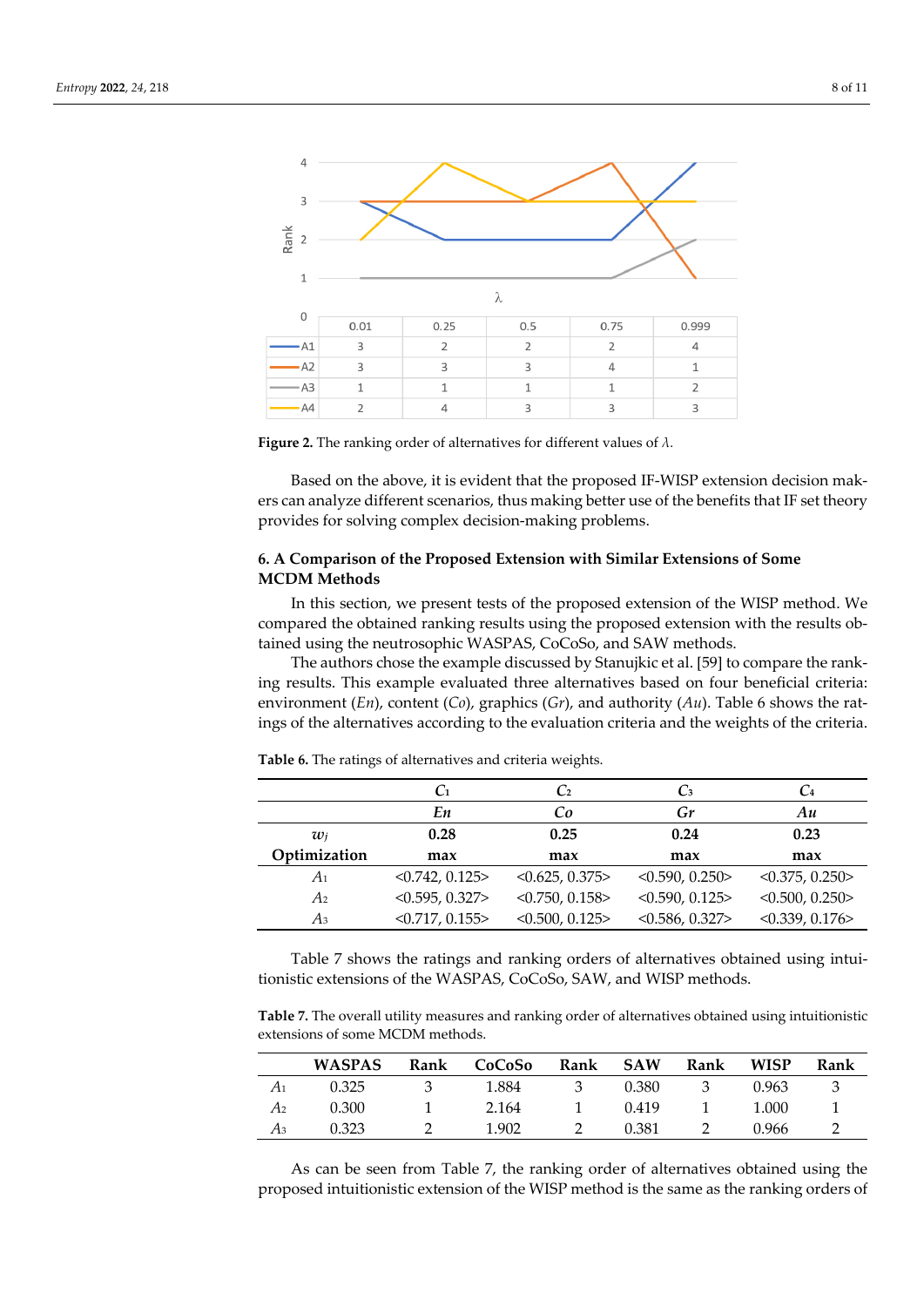alternatives obtained using the extensions mentioned above, which confirms the usability of the proposed extension.

#### **7. Conclusions**

Intuitionistic fuzzy sets provide an opportunity to solve more complex decision-making problems. The use of singleton intuitionistic fuzzy numbers is more straightforward than other intuitionistic fuzzy numbers (trapezoidal, triangular, or bell-shaped). However, they are still adequate to solve complex decision-making problems.

Therefore, we propose an extension of the WISP method adapted to use singleton intuitionistic fuzzy numbers (IF-WISP). The contractor selection problem demonstrates the usability of the newly proposed IF-WISP extension.

Finally, developing an interval-valued intuitionistic fuzzy extension of the WISP method can be stated as the future development direction. Furthermore, the development of similar fuzzy extensions, such as spherical, picture, and Pythagorean, can be mentioned as possible directions for further development of the WISP method.

**Author Contributions:** Conceptualization, E.K.Z. and D.S.; methodology, E.K.Z., D.S. and Z.T.; validation, Z.T. and D.K.; writing—original draft preparation, E.K.Z. and D.S.; writing—review and editing, D.S. and Z.T. All authors have read and agreed to the published version of the manuscript.

**Funding:** This research received no external funding.

**Institutional Review Board Statement:** Informed consent was obtained from all subjects involved in the study.

**Informed Consent Statement:** Informed consent was obtained from all subjects involved in the study.

**Acknowledgments:** The authors wish to thank the anonymous reviewers for the valuable suggestions and comments, which improved the quality of this article.

**Conflicts of Interest:** The authors declare no conflict of interest.

## **References**

- 1. Zadeh, L.A. Fuzzy sets. *Inf. Control.* **1965**, *8*, 338–353.
- 2. Bellman, R.E.; Zadeh, L.A. Decision Making in a Fuzzy Environment. *J. Manag. Sci*. **1970**. *17*, 141–164.
- 3. Turksen, I.B. Interval valued fuzzy sets based on normal forms. *Fuzzy Sets Syst*. **1986** *20*, 191–210.
- 4. Atanassov, K.T. Intuitionistic fuzzy sets. *Fuzzy Sets Syst.* **1986**, *20*, 87–96.
- 5. Smarandache, F. *Neutrosophy Probability Set and Logic*; American Research Press: Rehoboth, DE, USA, 1998.
- 6. Atanassov, K.; Gargov, G. Interval valued intuitionistic fuzzy sets. *Fuzzy Sets Syst*. **1989**, *31*, 343–349.
- 7. Benayoun, R.; Roy, B.; Sussman, N. *Manual de Reference du Programme ELECTRE*; Note de Synthese et Formation; 25. Direction Scientifique SEMA: Paris, France, 1966.
- 8. Saaty, L.T. *The Analytic Hierarchy Process*; McGraw Hill Company: New York, NY, USA, 1980.
- 9. Hwang, C.L.; Yoon, K. *Multiple Attribute Decision Making Methods and Applications;* Springer-Verlag: Berlin/Heidelberg, Germany, 1981.
- 10. Zavadskas, E.K.; Kaklauskas, A.; Sarka, V. The new method of multicriteria complex proportional assessment of projects. *Technol. Econ. Dev*. **1994**, *1*, 131–139.
- 11. Opricovic, S.; Tzeng, G.-H. Compromise solution by MCDM methods: A comparative analysis of VIKOR and TOPSIS. *Eur. J. Oper. Res.* **2004**, *156*, 445–455.
- 12. Brauers, W.K.M.; Zavadskas, E.K. Project management by MULTIMOORA as an instrument for transition economies. *Technol. Econ. Dev.* **2010**, *16*, 5–24.
- 13. Zavadskas, E.K.; Baušys, R.; Leščauskienė, I.; Omran, J. M-generalised q-neutrosophic MULTIMOORA for decision making. *Stud. Inform. Control*. **2020**, *29*, 389–398.
- 14. Zavadskas, E.K.; Turskis, Z. A new additive ratio assessment (ARAS) method in multicriteria decision making. *Technol. Econ. Dev*. **2010**, *16*, 159–172.
- 15. Zavadskas, E.K.; Turskis, Z.; Antucheviciene, J.; Zakarevicius, A. Optimization of weighted aggregated sum product assessment. *Elektron Elektrotech*. **2012**, *122*, 3–6.
- 16. Keshavarz Ghorabaee, M.; Zavadskas, E.K.; Olfat, L.; Turskis, Z. Multi-criteria inventory classification using a new method of Evaluation Based on Distance from Average Solution (EDAS), *Informatica* **2015**, *26*, 435–451.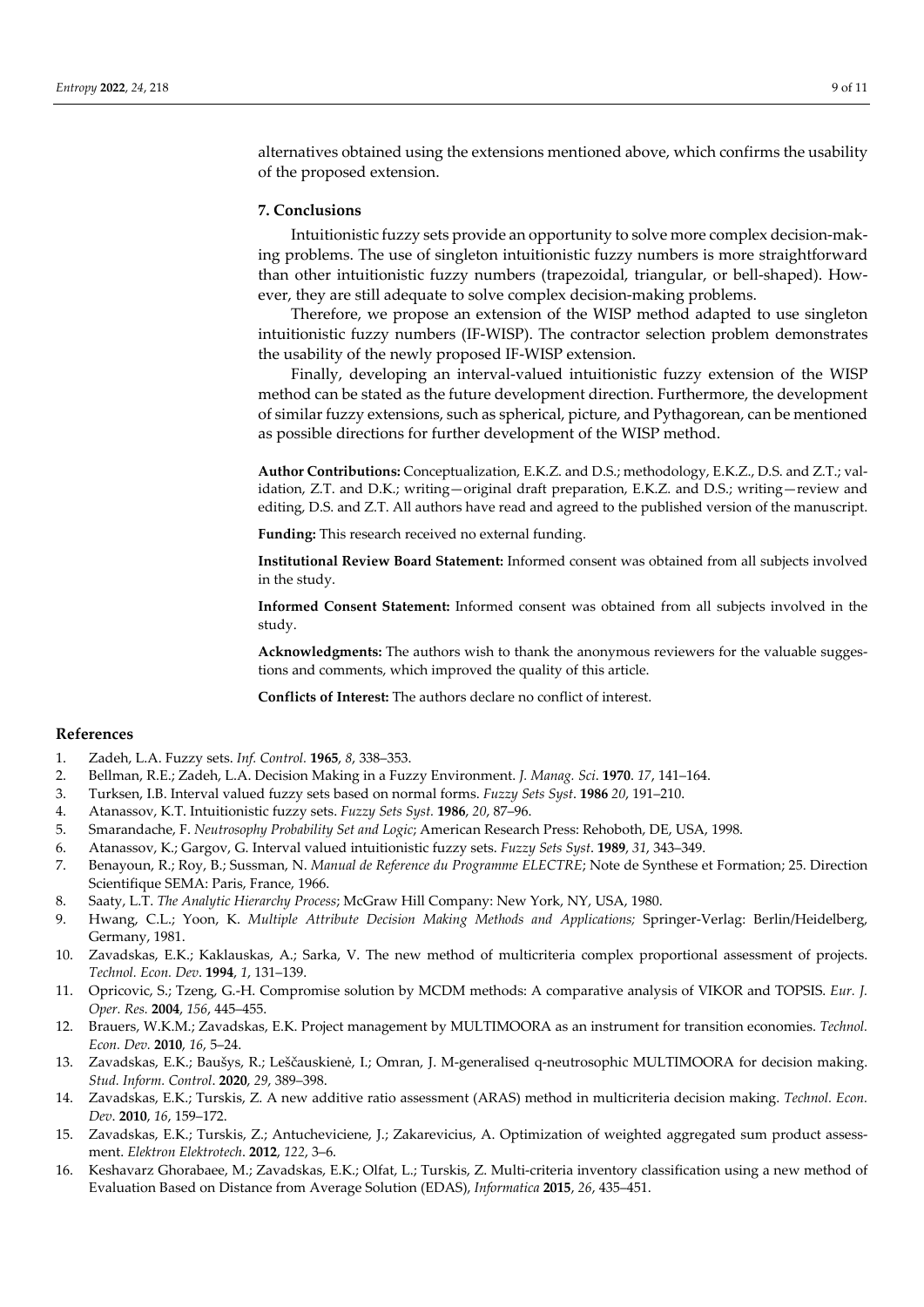- 17. Keshavarz Ghorabaee, M.; Zavadskas, E.K.; Turskis, Z.; Antucheviciene, J. A new combinative distance-based assessment (CO-DAS) method for multi-criteria decision-making. *Econ. Comput. Econ. Cybern. Stud. Res*. **2016**, *50*, 25–44.
- 18. Yazdani, M.; Zarate, P.; Zavadskas, E.K.; Turskis, Z. A Combined Compromise Solution (CoCoSo) method for multi-criteria decision-making problems. *Manag. Decis.* **2018**, *57*, 2501–2519.
- 19. Ulutaş, A.; Stanujkic, D.; Karabasevic, D.; Popovic, G.; Zavadskas, E.K.; Smarandache, F.; Brauers, W.K. Developing of a Novel Integrated MCDM MULTIMOOSRAL Approach for Supplier Selection. *Informatica* **2021**, *32*, 145–161.
- 20. Mardani, A.; Nilashi, M.; Zakuan, N.; Loganathan, N.; Soheilirad, S.; Saman, M.Z.M.; Ibrahim, O. A systematic review and meta-Analysis of SWARA and WASPAS methods: Theory and applications with recent fuzzy developments. *Appl. Soft Comput.* **2017**, *57*, 265–292.
- 21. Mardani, A.; Jusoh, A.; Halicka, K.; Ejdys, J.; Magruk, A.; Ahmad, U.U.N. Determining the utility in management by using multi-criteria decision support tools: A review. *Econ. Res.-Ekon. Istraz*. **2018**, *31*, 1666–1716.
- 22. Hafezalkotob, A.; Hafezalkotob, A.; Liao, H.; Herrera, F. An overview of MULTIMOORA for multi-criteria decision-making: Theory, developments, applications, and challenges. *Inf. Fusion*. **2019**, *51*, 145–177.
- 23. Chandrawati, T.B.; Ratna, A.A.P.; Sari, R.F. Path Selection using Fuzzy Weight Aggregated Sum Product Assessment *Int. J. Comput. Commun. Control.* **2020**, *15*, 1–19.
- 24. Liu, N.; Xu, Z. An overview of ARAS method: Theory development, application extension, and future challenge. *Int. J. Intell. Syst.* **2021**, *36*, 3524–3565.
- 25. Li, M.; Jin, L.; Wang, J. A new MCDM method combining QFD with TOPSIS for knowledge management system selection from the user's perspective in intuitionistic fuzzy environment. *Appl. Soft Comput*. **2014**, *21*, 28–37.
- 26. Wang, L.E.; Liu, H.C.; Quan, M.Y. Evaluating the risk of failure modes with a hybrid MCDM model under interval-valued intuitionistic fuzzy environments. *Comput. Ind. Eng*. **2016**, *102*, 175–185.
- 27. Büyüközkan, G.; Göçer, F. Application of a new combined intuitionistic fuzzy MCDM approach based on axiomatic design methodology for the supplier selection problem. *Appl. Soft Comput*. **2017**, *52*, 1222–1238.
- 28. Karagoz, S.; Deveci, M.; Simic, V.; Aydin, N.; Bolukbas, U. A novel intuitionistic fuzzy MCDM-based CODAS approach for locating an authorized dismantling center: A case study of Istanbul. *Waste Manag Res*. **2020**, *38*, 660–672.
- 29. Kushwaha, D.K.; Panchal, D.; Sachdeva, A. Risk analysis of cutting system under intuitionistic fuzzy environment. *Rep. Mech. Eng.* **2020**, *1*, 162–173.
- 30. Garg, H.; Rani, D. An efficient intuitionistic fuzzy MULTIMOORA approach based on novel aggregation operators for the assessment of solid waste management techniques. *Appl. Intell.* **2021**, 1–34. https://doi.org/10.1007/s10489-021-02541-w.
- 31. Zhang, L.; Zhan, J.; Yao, Y. Intuitionistic fuzzy TOPSIS method based on CVPIFRS models: An application to biomedical problems. *Inf. Sci.* **2020**, *517*, 315–339.
- 32. Rouyendegh, B.D.; Yildizbasi, A.; Üstünyer, P. Intuitionistic fuzzy TOPSIS method for green supplier selection problem. *Soft Comput.* **2020**, *24*, 2215–2228.
- 33. Krishankumar, R.; Premaladha, J.; Ravichandran, K.S.; Sekar, K.R.; Manikandan, R.; Gao, X.Z. A novel extension to VIKOR method under intuitionistic fuzzy context for solving personnel selection problem. *Soft Comput.* **2020**, *24*, 1063–1081.
- 34. Zhang, C.; Chen, C.; Streimikiene, D.; Balezentis, T. Intuitionistic fuzzy MULTIMOORA approach for multi-criteria assessment of the energy storage technologies. *Appl. Soft Comput*. **2019**, *79*, 410–423.
- 35. Raj Mishra, A.; Sisodia, G.; Raj Pardasani, K.; Sharma, K. Multi-criteria IT personnel selection on intuitionistic fuzzy information measures and ARAS methodology. *Iran. J. Fuzzy Syst.* **2020**, *17*, 55–68.
- 36. Mishra, A.R.; Rani, P. Interval-valued intuitionistic fuzzy WASPAS method: Application in reservoir flood control management policy. *Group Decis. Negot*. **2018**, *27*, 1047–1078.
- 37. Bolturk, E.; Kahraman, C. Interval-valued intuitionistic fuzzy CODAS method and its application to wave energy facility location selection problem. *J. Intell. Fuzzy Syst*. **2018**, *35*, 4865–4877.
- 38. Roy, J.; Das, S.; Kar, S.; Pamučar, D. An extension of the CODAS approach using interval-valued intuitionistic fuzzy set for sustainable material selection in construction projects with incomplete weight information. *Symmetry* **2019**, *11*, 393.
- 39. Seker, S.; Aydin, N. Sustainable public transportation system evaluation: A novel two-stage hybrid method based on IVIF-AHP and CODAS. *Int. J. Fuzzy Syst.* **2020**, *22*, 257–272.
- 40. Fu, Y.; Qin, Y.; Wang, W.; Liu, X.; Jia, L. An Extended FMEA Model Based on Cumulative Prospect Theory and Type-2 Intuitionistic Fuzzy VIKOR for the Railway Train Risk Prioritization. *Entropy* **2020**, *22*, 1418.
- 41. Alimohammadlou, M.; Khoshsepehr, Z. Investigating organizational sustainable development through an integrated method of interval-valued intuitionistic fuzzy AHP and WASPAS. *Environ. Dev. Sustain*. **2021**, 1–32. https://doi.org/10.1007/s10668-021- 01525-7.
- 42. Wu, X.; Song, Y.; Wang, Y. Distance-Based Knowledge Measure for Intuitionistic Fuzzy Sets with Its Application in Decision Making. *Entropy* **2021**, *23*, 1119.
- 43. Opoku-Mensah, E.; Yin, Y.; Asiedu-Ayeh, L.O.; Asante, D.; Tuffour, P.; Ampofo, S.A. Exploring governments' role in mergers and acquisitions using IVIF MULTIMOORA-COPRAS technique. *Int. J. Emerg. Mark.* **2021**, *in press*. https://doi.org/10.1108/IJOEM-11-2020-1405.
- 44. Abdullah, L.; Najib, L. A new preference scale MCDM method based on interval-valued intuitionistic fuzzy sets and the analytic hierarchy process. *Soft Comput*. **2016**, *20*, 511–523.